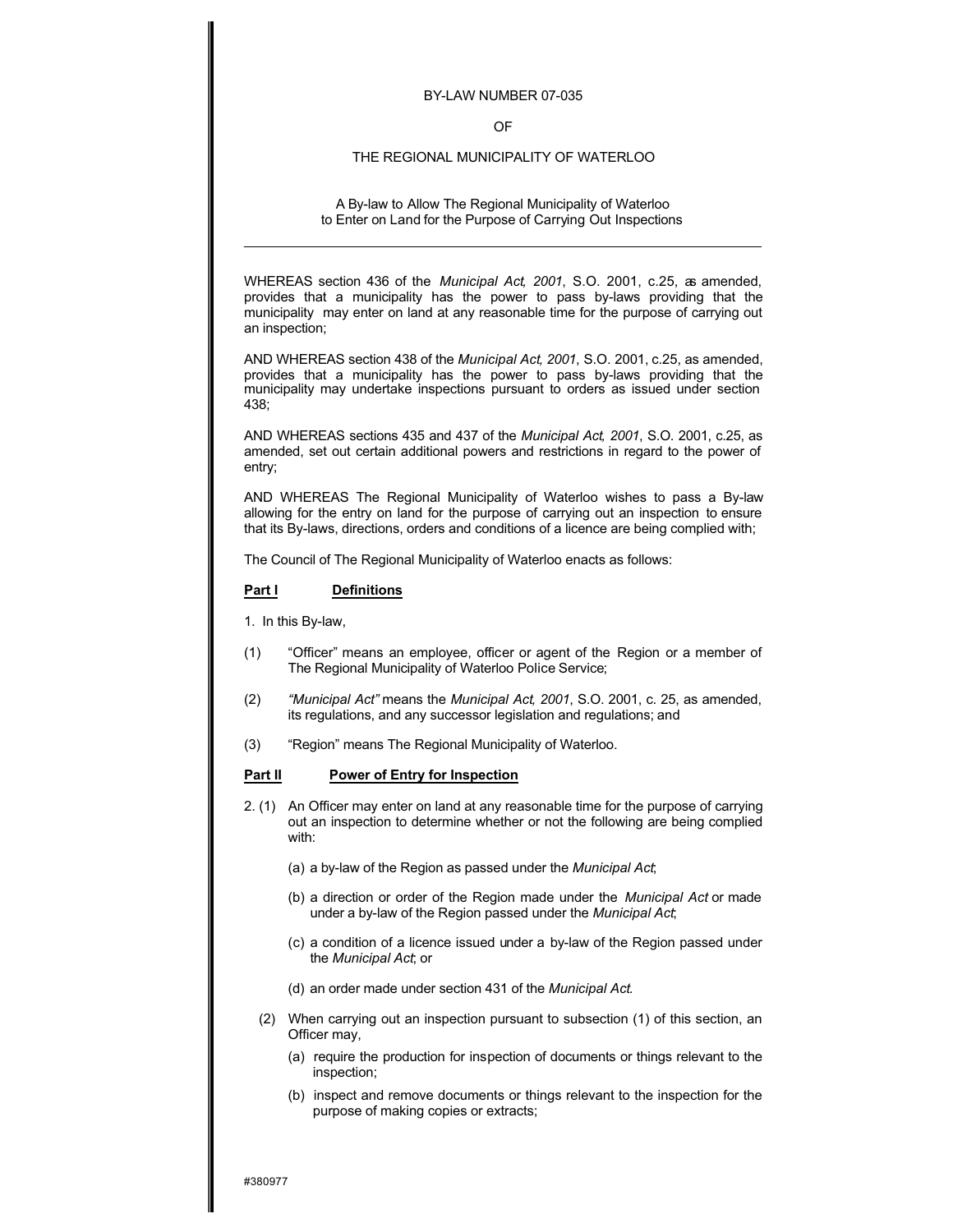- (c) require information from any person concerning a matter related to the inspection; and
- (d) alone or in conjunction with a person possessing special or expert knowledge, make examinations or take tests, samples or photographs necessary for the purposes of the inspection.
- (3) A sample taken under subsection  $(2)(d)$  of this section shall be divided into two parts, and one part shall be delivered to the person from whom the sample is taken, if the person so requests at the time the sample is taken and provides the necessary facilities.
- (4) If a sample is taken under subsection  $(2)(d)$  of this section and the sample has not been divided into two parts, a copy of any report on the sample shall be given to the person from whom the sample was taken.
- (5) A receipt shall be provided for any document or thing removed under subsection (2)(b) of this section and the document or thing shall be promptly returned after the copies or extracts are made.
- (6) Copies of or extracts from documents and things removed under this section and certified as being true copies of or extracts from the originals by the person who made them are admissible in evidence to the same extent as, and have the same evidentiary value as, the originals.

### **Part III** Inspection Pursuant to an Order

- 3. (1) An Officer may enter on lands for the purpose of carryng out an inspection pursuant to an order that is issued under section 438 of the *Municipal Act*.
	- (2) An Officer may apply for an order under section 438 of the *Municipal Act* if:
		- (a) an inspection is desired to determine whether or not the following are being complied with:
			- (i) a by-law of the Region as passed under the *Municipal Act*;
			- (ii) a direction or order of the Region made under the *Municipal Act* or made under a by-law of the Region passed under the *Municipal Act*;
			- (iii) a condition of a licence issued under a by-law of the Reigon passed under the *Municipal Act*; or
			- (iv) an order made under section 431 of the *Municipal Act*;
		- (b) the inspection is reasonably necessary; and
		- (c) the Region has been prevented or is likely to be prevented from doing anything set out in subsection 2 (1) or (2) of this By-law.
	- (3) An order under this section shall expire on the date stated in the order or 30 days after the order is issued, which ever is earlier.
	- (4) An order under this section may be executed only between 6 a.m. and 9 p.m. unless the order provides otherwise.
	- (5) In the case of an order authorizing an inspection of a room or place actually being used as a dwelling, the occupier must be given notice concerning when the inspection will be carried out.
	- (6) An order under this section may be issued on application without notice.

## **Part IV Conditions Governing Powers of Entry**

4. Unless otherwise provided in the *Municipal Act*, in an order under section 438 of the *Municipal Act* or in a warrant under section 439 of the *Municipal Act*, the following conditions apply to the exercise of a power of entry for the purpose of carrying out an inspection under this By-law: